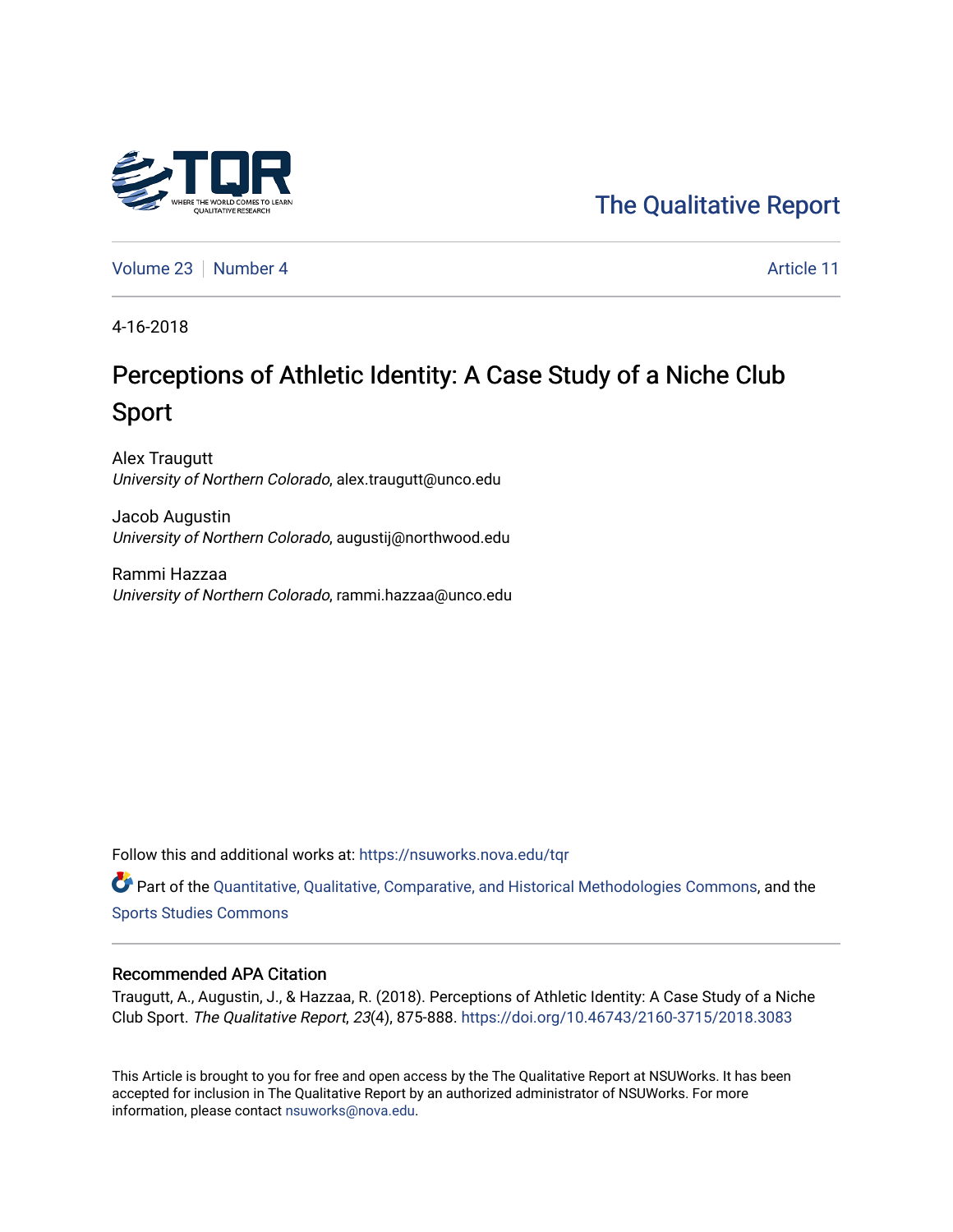

# Perceptions of Athletic Identity: A Case Study of a Niche Club Sport

# Abstract

Research on athletic identity has been robust, however, there remains a gap in the literature regarding its perceived impact among collegiate club sport athletes. The subject of the present study was the niche sport of quidditch, a co-ed contact sport that is currently being played at over 200 colleges and universities across the United States. The primary purpose of this research was to investigate the perceptions of athletic identity among quidditch participants. In addition, it was also of interest to understand the degree to which spectators perceive the athletic identity of the participants and the game of quidditch in general. A two-phase, case study approach was utilized which featured both club quidditch team members and spectators at a regional club tournament as participants. Results from our thematic analysis yielded four primary themes; quidditch as a sport, participation for sport, participation for social interaction, and the Harry Potter effect. Concurrently, many spectators identified the quidditch participants as athletes although they were not as defiant in their identification of quidditch as a sport. These findings have notable implications for college students seeking to continue their athletic endeavors via an alternative sport experience and administrators who are seeking to expand their sport offerings.

# Keywords

Qualitative, Case Study, Club Sport, Athletic Identity

# Creative Commons License



This work is licensed under a [Creative Commons Attribution-Noncommercial-Share Alike 4.0 International](https://creativecommons.org/licenses/by-nc-sa/4.0/)  [License](https://creativecommons.org/licenses/by-nc-sa/4.0/).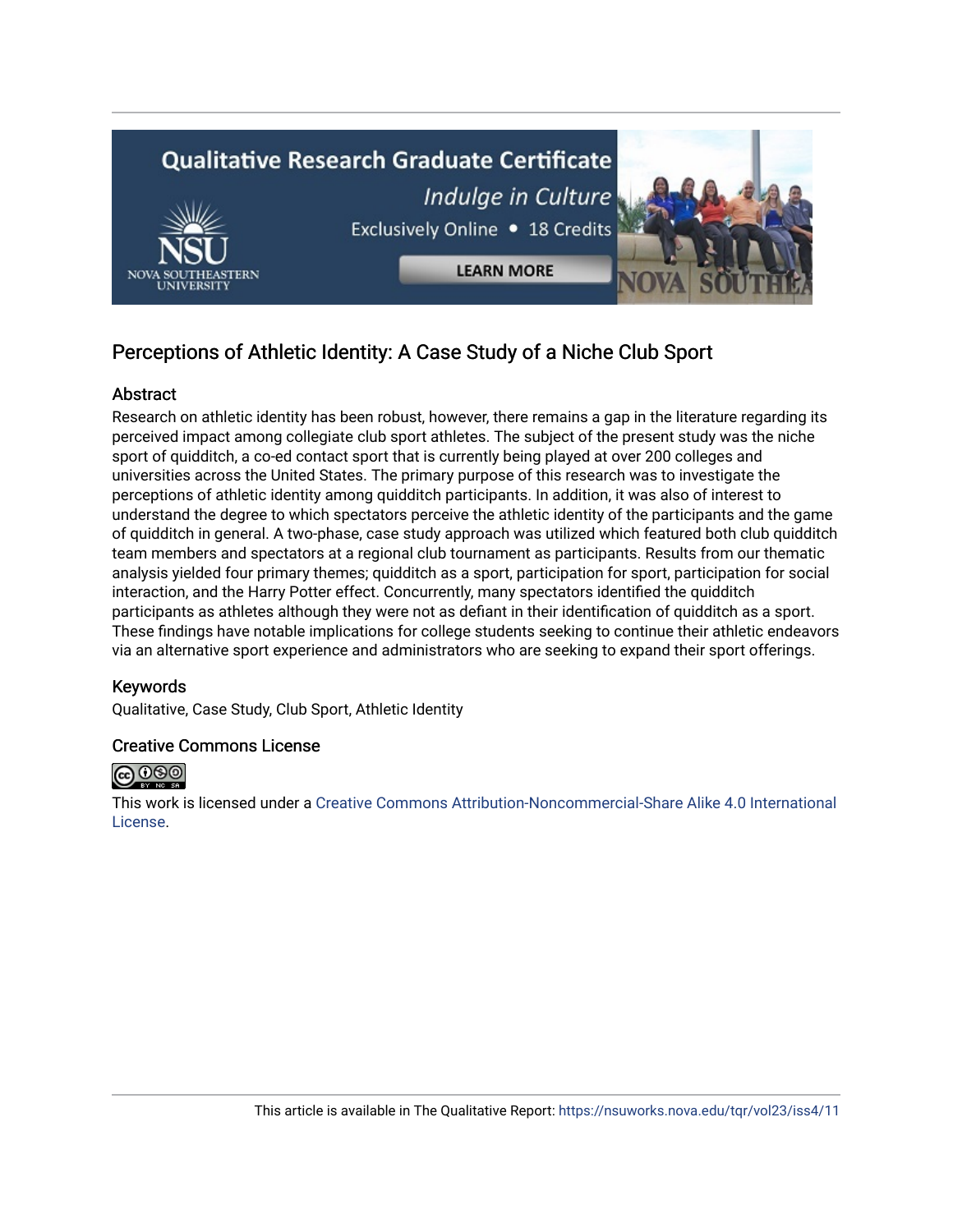

# **Perceptions of Athletic Identity: A Case Study of a Niche Club Sport**

# Alex Traugutt, Jacob D. Augustin, and Rammi H. Hazzaa University of Northern Colorado, Greeley, Colorado, USA

*Research on athletic identity has been robust, however, there remains a gap in the literature regarding its perceived impact among collegiate club sport athletes. The subject of the present study was the niche sport of quidditch, a coed contact sport that is currently being played at over 200 colleges and universities across the United States. The primary purpose of this research was to investigate the perceptions of athletic identity among quidditch participants. In addition, it was also of interest to understand the degree to which spectators perceive the athletic identity of the participants and the game of quidditch in general. A two-phase, case study approach was utilized which featured both club quidditch team members and spectators at a regional club tournament as participants. Results from our thematic analysis yielded four primary themes; quidditch as a sport, participation for sport, participation for social interaction, and the Harry Potter effect. Concurrently, many spectators identified the quidditch participants as athletes although they were not as defiant in their identification of quidditch as a sport. These findings have notable implications for college students seeking to continue their athletic endeavors via an alternative sport experience and administrators who are seeking to expand their sport offerings. Keywords: Qualitative, Case Study, Club Sport, Athletic Identity*

"HARRY, THIS IS NO TIME TO BE A GENTLEMAN!" Wood roared as Harry swerved to avoid collision. "KNOCK HER OFF HER BROOM IF YOU HAVE TO!"

— *J. K. Rowling, Harry Potter and the Prisoner of Azkaban*

In 2005, undergraduate students from Middlebury College formed the first quidditch team based off J.K. Rowling's fictional sport highlighted in the Harry Potter book series (Cohen & Peachey, 2015). Quidditch has now become a worldwide sport featuring hundreds of teams and a governing body, the International Quidditch Association (IQA). Teams from around the world are comprised of young adults, collegiate clubs, and individuals from local communities. Given the evident passion for the Harry Potter books and the up-and-coming nature of quidditch as an organized sport, it seems warranted to investigate the nature of athletes' investment in the sport.

Athletic identity (AI) is a construct that is formed and reformed throughout an individuals' life (Lamont-Mills & Christensen, 2006). This concept has been well established in the setting of traditional sports but has made little to no forays into alternative forms of sport. An understanding of AI within the context of quidditch, a highly unique collegiate sport, would allow sport marketers and universities alike to better understand this sports potential in areas such as college recruitment and retention. Therefore, the research questions for this study consisted of the following:

*RQ1:* How do quidditch participants perceive themselves in relation to their athletic identity?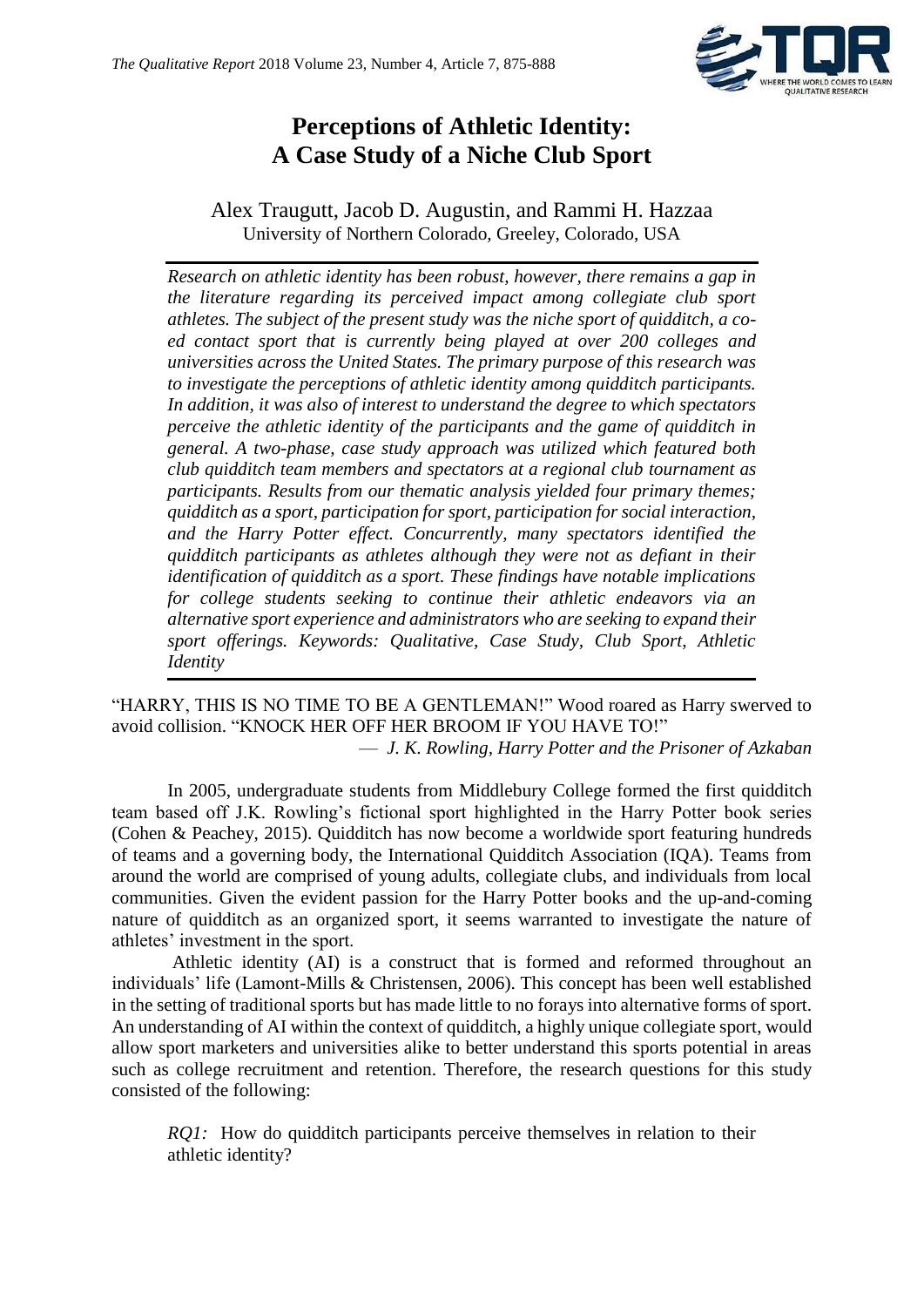*RQ2*: How do quidditch participants perceive the game of quidditch in the context of conventional sports?

*RO3*: How do spectators, and fans of quidditch, perceive the athletic identity of the participants and the game of quidditch in comparison to conventional sports?

### **Literature Review**

Quidditch is a modern version of an alternative sport. Alternative forms of sport are generally thought of as those enjoyed by a smaller group of individuals with unique personality traits and characteristics (Rhea & Martin, 2010; Rinehart & Sydnor, 2003). Common alternative sports include, but are not limited to, Ultimate Frisbee, slow pitch softball, surfing, skateboarding, and BMX biking (popularized by the X-Games). As such, alternative sports should be considered "activities that either ideologically or practically provide alternatives to mainstream sports and mainstream sport values" (Rinehart, 2000, p. 506). The game of quidditch combines athleticism, imagination, creativity, and silliness, which makes the participants a different demographic when compared to traditional sports (Cohen et al., 2012). Quidditch is a co-ed full contact sport which makes it unique in the sense that no other sports, to our knowledge, exist with the same premise (the mandatory gender ratio for each quidditch team is five to two - five males and two females, or vice versa).

When asked to give descriptive adjectives of themselves, quidditch participants provided both common traits of athletes (athletic, dedicated, & competitive) as well as other non-traditional traits (nerdy, quirky, & creative; Cohen et al., 2012). The five most identified factors of quidditch participation were found to be identification with Harry Potter, camaraderie and friendship, desire to have fun, desire to try something new, and desire to get in shape. Most of these factors can also be the same for traditional sports, as are the found benefits of the game of quidditch: leadership skills, social gains, self-confidence/pride, and a positive sport experience (Cohen & Peachey, 2015).

The focal point for this research was to identify how the quidditch participants perceived their own athletic identity (AI). Additional consideration was also given to the perceptions that spectators had regarding the game and its participants. Studies involving AI generally do not include spectators or audience members, but we felt an examination of many aspects of the case of a fledgling sport that is rapidly burgeoning would provide a more thorough understanding of this alternative version of sport and its possible impact on collegiate recruitment and retention. The concepts surrounding athletic identity have been heavily researched in previous years and are understood to be the degree to which an individual identifies with the athlete role and looks to others, for example, spectators, for acknowledgement of that role (Brewer, Van Raalte, & Linder, 1993). To gain a better understanding of this concept, it is important to understand its foundational construct.

Athletic identity is derived from the well-known identity theory, which can be defined as "meanings one attributes to oneself in a role (and that others attribute to one)" (Burke & Reitzes, 1981, p. 84), which are generally formed through social interactions. "Through interaction with others who confirm and validate one's self-concept, individuals are able to establish identities" (Reifsteck, Gill, & Brooks, 2013, p. 272). These identities give everyone in society a way to define their self and impact their behaviors given the identity that they have established. Per identity theory, an individual will gauge their behavior based on whether that behavior aligns with the respective identity that they have created for themselves (Burke & Reitzes, 1981). Activities that merit greater identification result in a greater frequency of engagement in behaviors consistent with those activities and vice versa (Callero, 1985). When utilizing identity theory to construct athletic identity, it is understood that to identify as an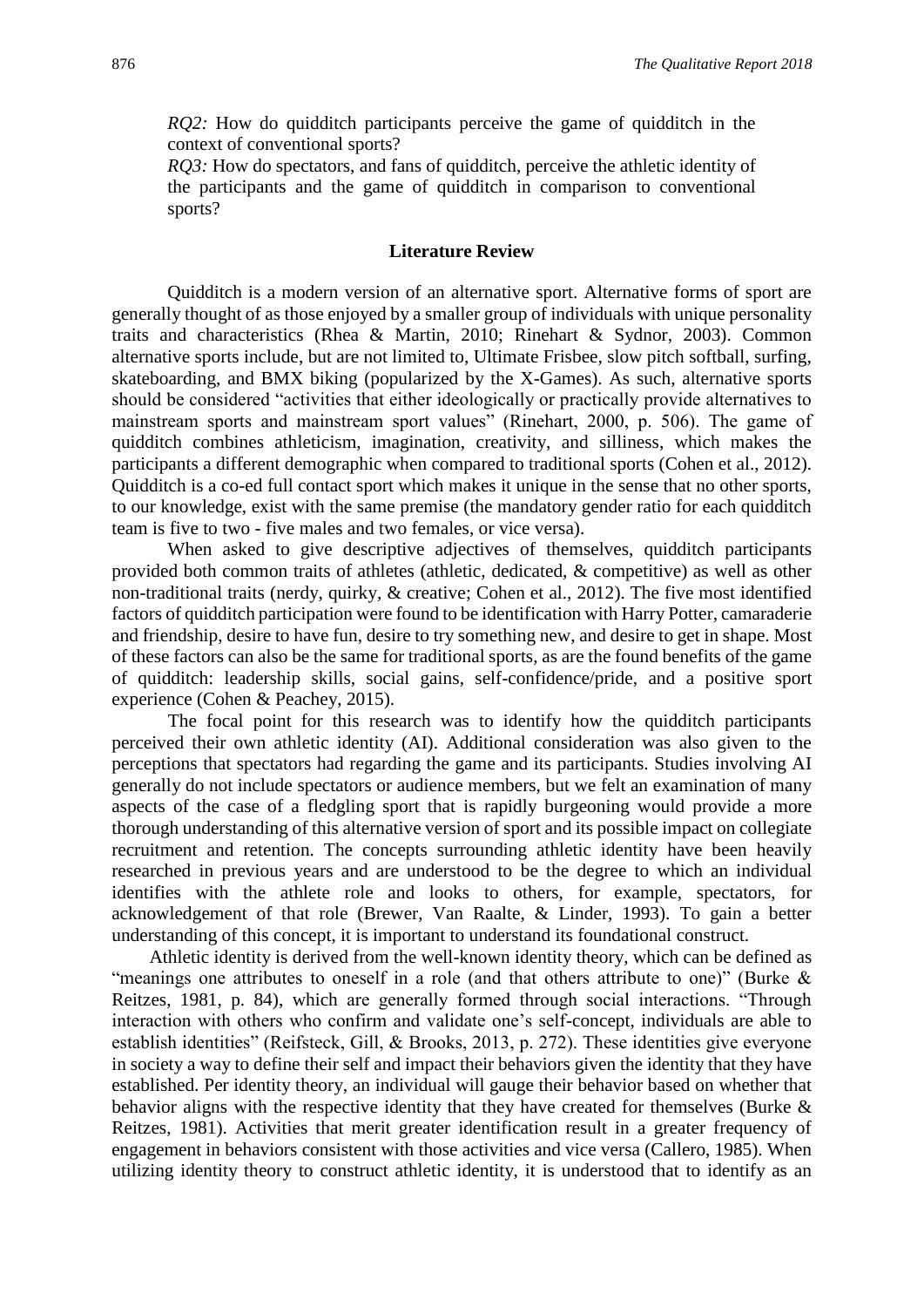athlete, you must behave as one (Reifsteck et al., 2013). Researchers have indicated that AI is continually developed throughout an individual's life and through ongoing sports participation at various levels. As such, many individuals who were not able to continue their athletic careers in more traditional settings have turned to alternative forms of competition, such as quidditch.

This study sought to examine the degree of athletic identity exuded by club quidditch participants. Further, we also attempted to understand how these individuals, and the sport itself, were viewed by spectators. AI has been extensively explored in relation to mainstream sports. What remains to be explored however, is the degree of AI exuded by alternative sport participants, and specifically, quidditch players. Findings from this study should be of interest to individuals who are seeking to maintain their athletic standing, spectators who are vying for a new form of entertainment, and administrators who are considering expanding their sanctioned/club sport offerings. These results can provide a framework for understanding how current athletes and spectators view this burgeoning sport and the impact that its adoption can have on a community and its constituents.

As quidditch becomes a more popular sport throughout the United States and the world, it is imperative that individuals are aware of its existence as a sport that can maintain and facilitate one's athletic identity. As former collegiate athletes, we have at times struggled to maintain our athletic identities to a level that was on par with our previous involvements. Prior to matriculating to our current institution, we had no knowledge of an organized quidditch team on campus but were enthralled by what we witnessed when we attended practices and matches. Our hope is that our findings will shed light on a version of alternative sport that does not receive a significant amount of attention. Moreover, it is our intention to provide readers with an understanding that quidditch can be an outlet for those seeking to maintain their athletic identities via a sport that is both unique and competitive.

#### **Methodology**

The purpose of our study was to understand the relationship between athletic identity and participation in the emerging game of quidditch. We utilized a qualitative instrumental case study approach to address this relationship and to "understand a phenomenon, a process…the perspective, and the worldviews of the people involved" (Merriam, 1998, p. 11). By design, this approach is meant to investigate an issue within a bounded system and should include multiple sources of information (Creswell, 2007). Based on our intentions, a two-phase, or sequential exploratory, mixed methods design was chosen due in large part to eliminate any inherent biases associated with the data sources, researchers, or collection methods (Creswell, 1994; Jick, 1979). Given the deficiencies in prior research related to this subject area, a twophase design was chosen based on the potential for expansion (i.e., increased scope and breadth of findings; Greene, Caracelli, & Graham, 1989). Such a design is grounded in the concept of triangulation, which was defined by Denzin (1978) as "the combination of methodologies in the study of the same phenomenon (p. 291). By combining methods, overlapping and unique facets of this phenomenon may emerge that could increase the range of our findings (Greene, Caracelli, & Graham, 1989).

#### **Participants**

Approval was gained by the researchers from the University of Northern Colorado's Internal Review Board prior to conducting interviews. All guidelines and protocols related to data collection were followed throughout the research process. Through contact with the team president, 22 club quidditch team members, all undergraduate students, were interviewed prior to their upcoming regional tournament. This was representative of all those who attended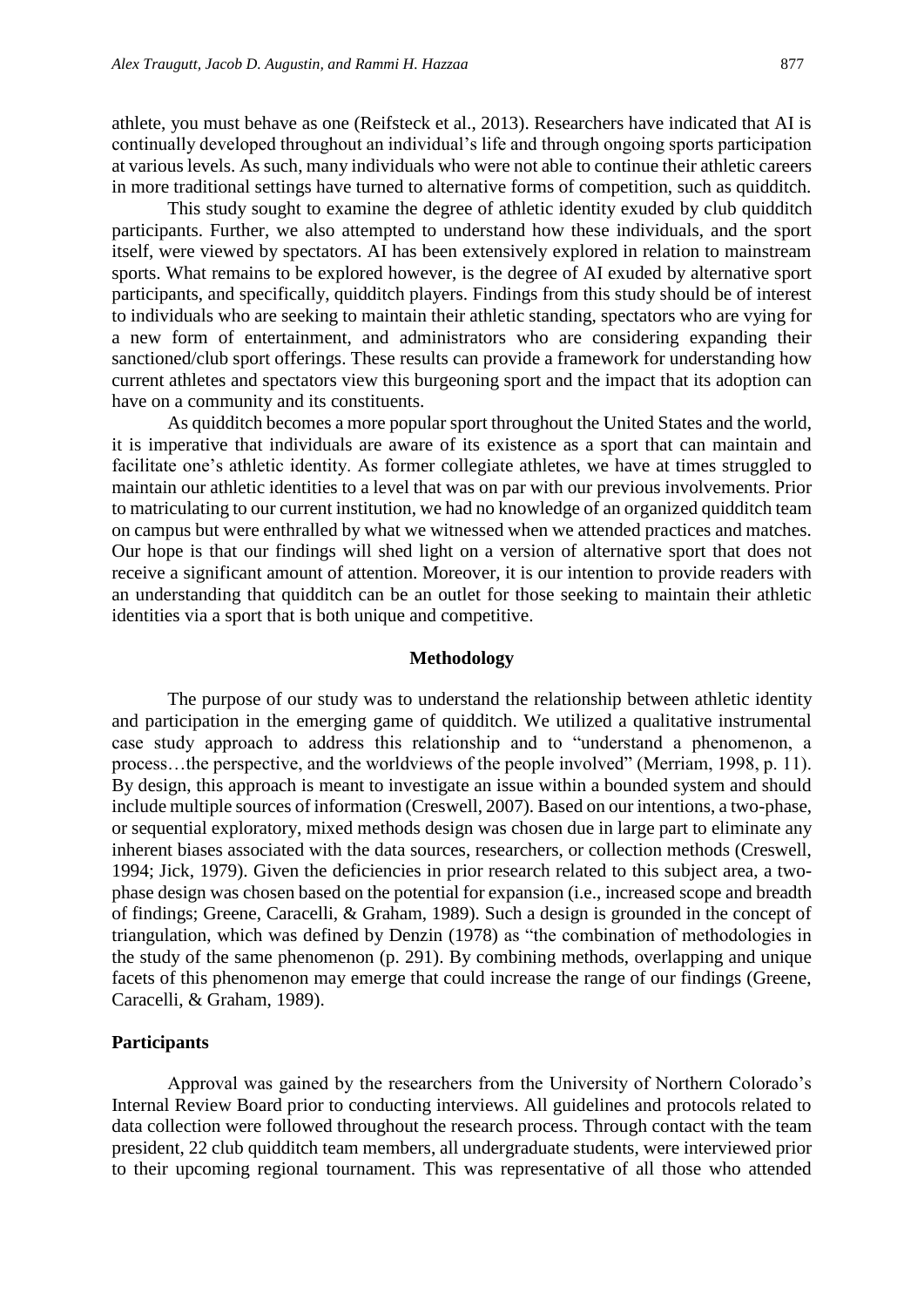practice on two separate occasions. These members were also regarded as the most consistent participants in terms of their attendance. We also distributed questionnaires to spectators at the tournament, where we sampled every spectator that attended the event during its entirety. In total, 101 questionnaires were filled out by the spectators. One of the questionnaires did not contain responses to each of the questions and was removed from the sample bringing the final count to 100.

#### **Data Collection Methods**

Consistent with a two-phase approach, we first collected qualitative data through semistructured interviews of club quidditch participants on the quidditch practice field at a mid-size university in the Rocky Mountain region of the United States. Our semi-structured interview process was guided by seven questions, which addressed the interviewees' perception(s) of their own athletic identity and took place on the teams practice. A list of the questions utilized for the interviews can be found in Appendix A. These initial questions were supplemented with further probes and inquiries that were tailored based on the interviewee (Adler & Clark, 2008). This type of interview was preferred over a structured or unstructured method since our primary objective was explore the *why* as opposed to the *what*.

In interviewing the participants, our aim was "to find out about what they have experienced and what they think and feel" (Fylan, 2005, p. 65), about quidditch and their personal involvement. Further, given that our topic was unique in nature and had not previously been studied, a true framework for interviewing participants had not been established. Thus, we sought a more versatile method for collecting data which would permit us to "develop a deeper understanding of the research question(s) by exploring contradictions within [the] participants' accounts (Fylan, 2005, p. 67). Interviews were digitally recorded and lasted between ten and fifteen minutes. We acknowledge that these interviews were relatively short based on the general guidelines of qualitative interviews. However, given that our demographic was younger (e.g., undergraduate age), we felt that shorter interviews would be more appropriate. This is consistent with the literature related to interviewing in qualitative research and the impact that age can have on interview length (Seidman, 2006). Moreover, in consulting with an expert in Applied Statistics and Research Methods, and qualitative inquiry specifically, the length was regarded as satisfactory given absence of previous interview designs and information regarding this subject area.

Phase two of our research design consisted of quantitative data collection and featured distribution of a questionnaire to spectators at an organized, seven-team, collegiate quidditch tournament hosted on the campus of mid-size university in the Rocky Mountain region of the United States. The questionnaires featured five items which included both open-ended and scale questions that were distributed by the researchers (Appendix B). Consistent with the twophase design, these responses were examined separately from the interviewees' responses in an effort gauge spectators' views on the game of quidditch and the athletic standing of the participants.

#### **Analysis of Data**

Our analysis of data featured a mixture of qualitative (e.g., thematic) and quantitative analyses to identify themes and quantify responses. In regards to the responses from the semistructured interviews, these were transcribed and coded for reoccurring themes in the text. In this case study, a theme should be understood to be a "pattern found in the information that at the minimum describes and organizes possible observations…or interprets aspects of the phenomenon" (Boyatzis, 1998, p. vii). It was our intention to present both types of data to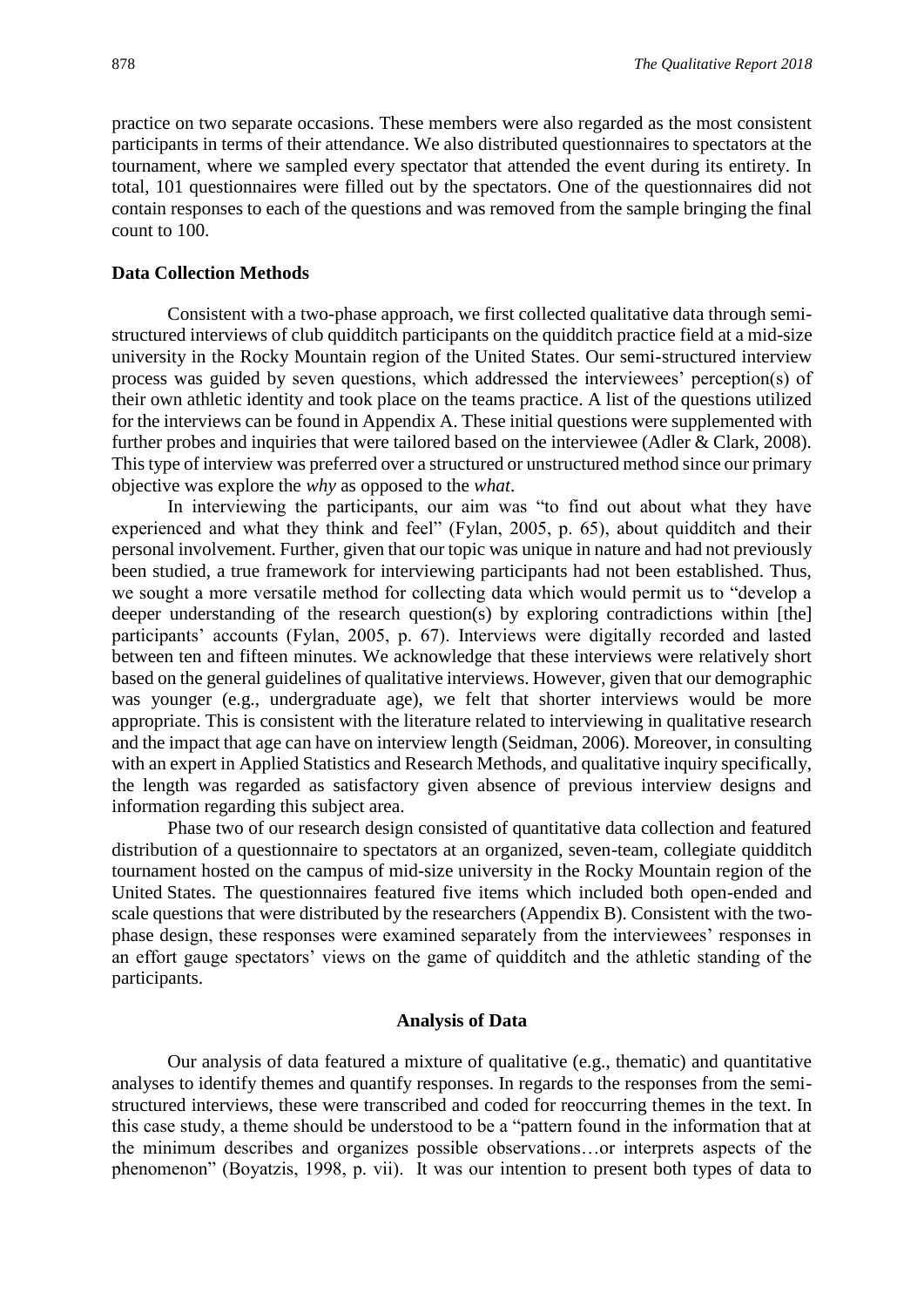better answer our research questions and provide a framework for future studies to build upon. In utilizing a two-phase design, we sought to inform the readers from two perspectives to provide a more holistic depiction of this sport, its participants, and its perception.

Our design and procedural choices enabled us to effectively answer our research questions and present meaningful data. While the theory of Athletic Identity informed our analysis, themes were inductively drawn from the raw information. That is, the raw information is what informed our thematic development. By working directly from the data, we were able to garner a greater appreciation from the responses while eliminating potentially contaminating factors that may arise from theory driven or prior research driven analysis. As such, our process followed the linear approach of thematic analysis described by Braun and Clarke (2006): (a) familiarization with our data, (b) generation of initial codes, (c) formation of themes, (d) revision of themes, (e) defining and naming themes, (f) reporting findings.

Responses from the semi-structured interviews were transcribed and coded based on reoccurring concepts and statements within the text. Predetermined codes were chosen for questions that pertained to specific lengths of time and were naturally more quantifiable. For example, questions two and three asked participants to describe the extent to which they participated in organized athletic competition prior to becoming involved in quidditch and how long they had been playing quidditch, respectively. Since this question would likely elicit a numerical response, responses were coded as either 0-1, 2-4, or 5+ for question two, and 1, 2, or 3+ for question 3. Responses that were more qualitative in nature were assigned codes that allowed the information to be differentiated appropriately and subsequently organized into appropriate themes. Figure 1 provides an example of codes applied to a short segment of data.

| Data Segment                                                  | Codes Applied                 |
|---------------------------------------------------------------|-------------------------------|
| I mean, well, yea I've been kind of trying to get people to   | Important for others to know. |
| come to our home tournament this weekend just because I       | Referred to as a sport.       |
| mean a lot of people joke around about the sport and then     |                               |
| we're just like dorks playing with sticks between our legs    |                               |
| which is kind of what we are but it's actually like a serious |                               |
| sport and we do full contact sport and we get to tackle each  |                               |
| other and its great.                                          |                               |

*Figure 1*. Data segment with applied codes.

As described by Braun and Clarke (2006), thematic analysis is "a method for identifying, analyzing [sic] and reporting patterns (themes) within data" (p. 79). In our case study, a theme should be understood to be a "pattern found in the information that at the minimum describes and organizes possible observations…or interprets aspects of the phenomenon" (Boyatzis, 1998, p. vii). Themes were formed in a way that permitted us to "concentrate on directly and clearly quantifiable aspects from the text content" (Titscher, Meyer, Wodak, & Vetter, 2000, p. 55). While a variety of themes were initially produced, they were revised and condensed to present more parsimonious results.

Consistent with a two-phase, mixed methods design, findings from the spectator questionnaires were analyzed and will be displayed separately from the interviews. Since much of the information contained within the responses could be easily quantified, the frequency of responses for each question will be reported along with an analysis. This will permit the presentation of more concise results regarding the perceived athletic identity of quidditch participants and the game itself, which may serve as a foundation for future research.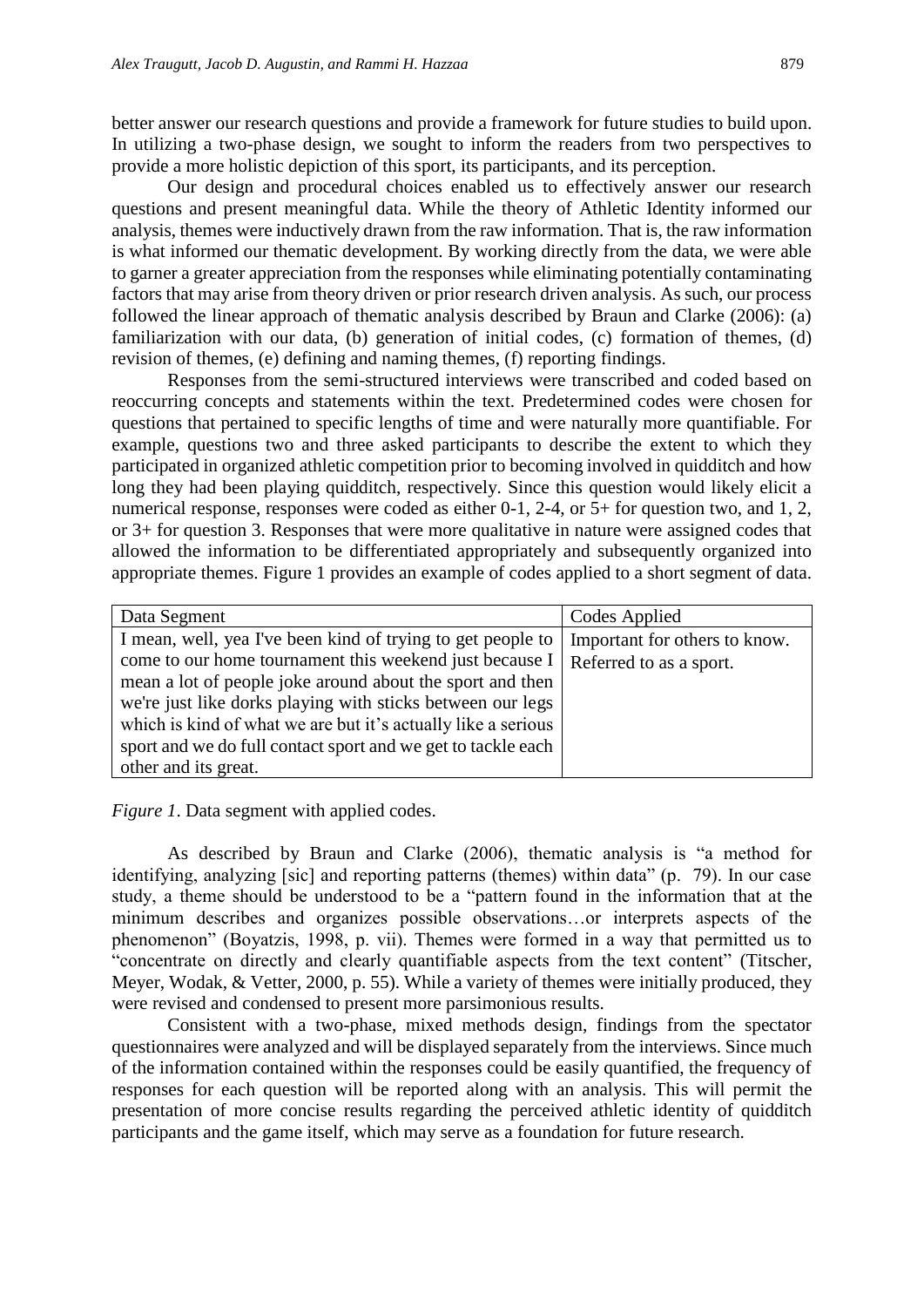#### **Trustworthiness**

As it pertains to validity and reliability, a variety of methods and processes were carried out to ensure that standards of trustworthiness and dependability were achieved. A series of member checks and peer/colleague examinations were utilized to ensure confirmability. Member checks were performed by five participants on the quidditch team. For these participants, we asked them to assess our transcripts of their interviews to ensure that they were reflective of their experience(s). We also utilized peer/colleague examinations to ensure that our analyses aligned with our research questions. Given that our topic dealt with an emerging sport, we felt it best to consult individuals within the field of sport management and/or sport administration who were familiar with the terms and concepts presented but were not involved in the study in any way. Moreover, this permitted us to gain comprehensive and unbiased insight into our methodology analysis. Additionally, an expert in Applied Statistics and Research Methods, specifically in qualitative research design, also reviewed our research design and format.

To ensure dependability, we kept a detailed audit trail of our research actions to verify the steps that we went through in arriving at our conclusions. Further, to be reflexive, we kept a journal to track our biases to ensure that they were separated, as best as possible, from our interviews with participants. Given that we were all former collegiate athletes, we wanted to ensure that any potential biases that we may have had regarding the athletic identity of quidditch participants and the game itself did not appear in our interview questions and process. Lastly, our study reached saturation both in terms of our interviews and distribution of our questionnaire. All participants who were current and active participants on the club team were included in our study while the questionnaires were distributed to all individuals in attendance at the tournament during the hours in which it was set to run (8am–5pm).

#### **Findings**

A total of 22 individuals participated in the first phase of our analysis. 10 males and 12 females made up the sample which limited the potential for a gender-bias to skew our results. Phase two involved the distribution of questionnaires at a regional quidditch tournament. In total, 101 questionnaires were filled out by the spectators. One of the questionnaires did not contain responses to each of the questions and was removed from the sample bringing the final count to 100. Findings will be presented in two sections. The first will feature results from the thematic analysis that dealt with the interviews of the participants. The second will present frequency information related to the spectator questionnaires with analysis related to our third research question.

#### **Phase One: Thematic Analysis of Interviews**

Four main themes emerged from phase one of our analysis: (i) *quidditch as a sport,* (ii) *participation for sport,* (iii) *participation for social interaction*, and (iv) *the Harry Potter effect*. *Quidditch as a sport*

The most dominant theme that emerged through our analysis was the identification of quidditch as a sport in the conventional sense. There were no instances in which respondents indicated that they were simply participating in a "game" or an "activity." As one individual stated:

Yea I mean like sports is just something I've done my whole life so it was just something - I mean I can't really think about what it would be like if I wasn't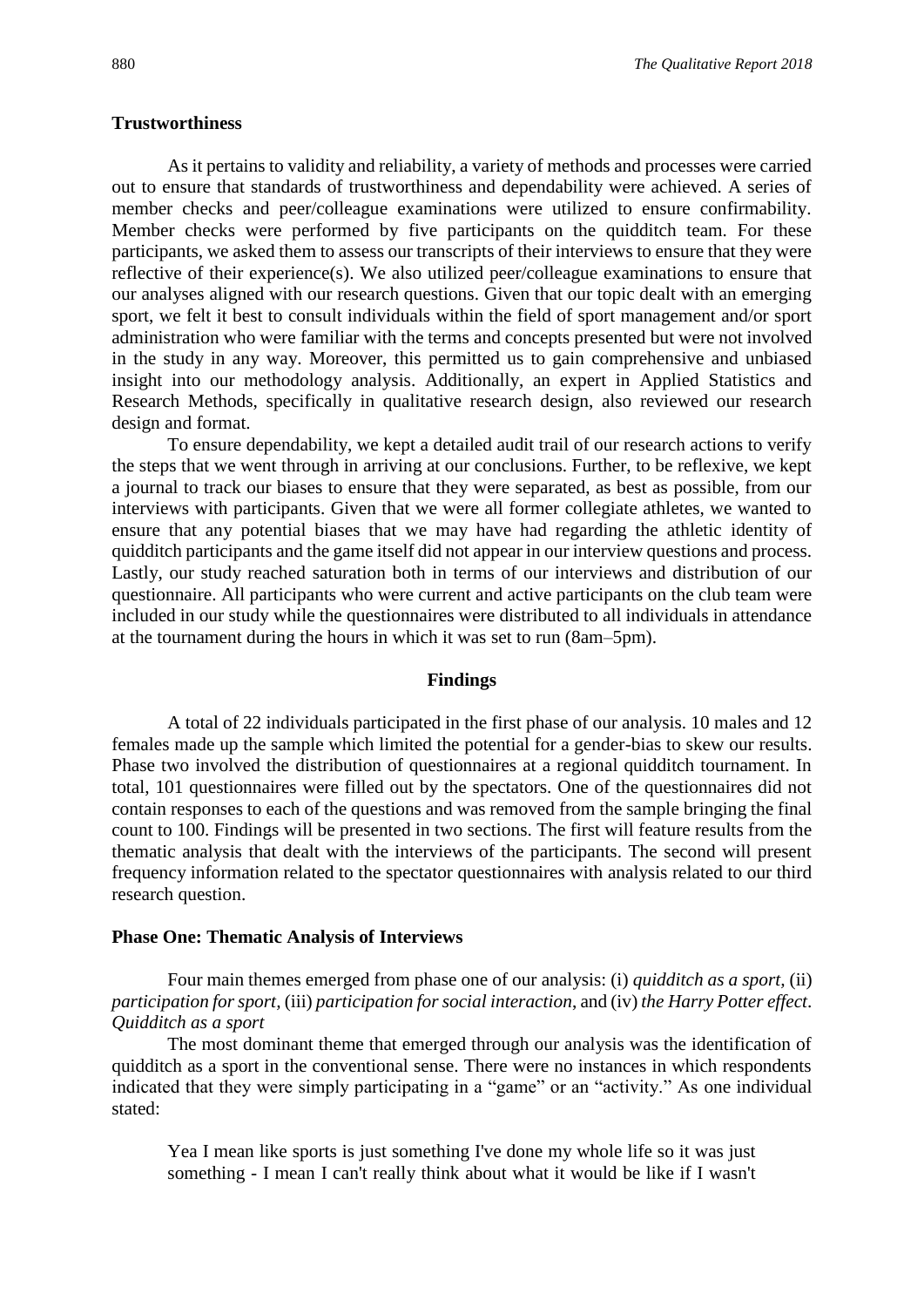playing a sport. I don't know what I would be doing with my time but it was just kind of like an automatic thing, I'm going to play a sport.

Playing quidditch provided this individual an outlet for competition that was on par with more conventional mainstream sports. Despite other students and members of the public at large not giving similar credence to its status as a sport, that did not deter this individual from stating the following:

I mean a lot of people joke around about the sport and then we're just like dorks playing with sticks between our legs, which is kind of what we are, but it's actually like a serious sport and we do full contact sport and we get to tackle each other and its great.

Given its club sport status on this campus, many individuals cited that their involvement with the quidditch team was no different than any other club sport program.

**Participation for Sport.** The competitive nature of quidditch is what inspired many individuals to participate. Their participation allowed them to extend their athletic endeavors in a setting that was described as fun, fast/athletic and aggressive. In general, most participants had been involved in organized athletic competition to varying degrees before joining the quidditch team. As such, quidditch was utilized as an outlet to maintain athletic standing and engage in what they considered to be a sport. One individual, who chose to play quidditch instead of swimming cited that:

I was debating this or swim team and this seemed much more fun than swimming back and forth laps. I love swimming but it can get a little tedious.

From this response in particular, it is easy to see that this participant had a desire to identify with the athlete role and considered quidditch to be a comparable sport to swimming in regard to its competitive nature and unique properties. Further extension of AI was supported by respondents indicating that they actively sought to tell people of their involvement in quidditch, a central tenant of AI. Answers such as "I love telling people I play quidditch" and "it's the best decision I've made in college," illuminate this theme of AI extension.

**Participation for Social Interaction***.* While a large contingent of respondents cited their participation in quidditch as a way to extend their athletic careers, there were a host who replied with responses of indifference related to competition. Their responses took various forms that indicated competition was not a driving force in their participation nor were they seeking acknowledgement from others through their involvement. For example, one individual cited "I like it just because its fun and I've made a lot of friends." Another stated, "I like to have fun. I don't care about winning or losing, as long as I have fun and get along with the other people." A sense of social involvement and community therefore emerged as a central component of participation. As one interviewee responded,

Competition isn't the biggest part of it for me. I think obviously it's fun to do … I think having people with the same goal and mindset like you on campus that you're with three days a week and a lot of time outside of quidditch is really important just in terms of your social involvement.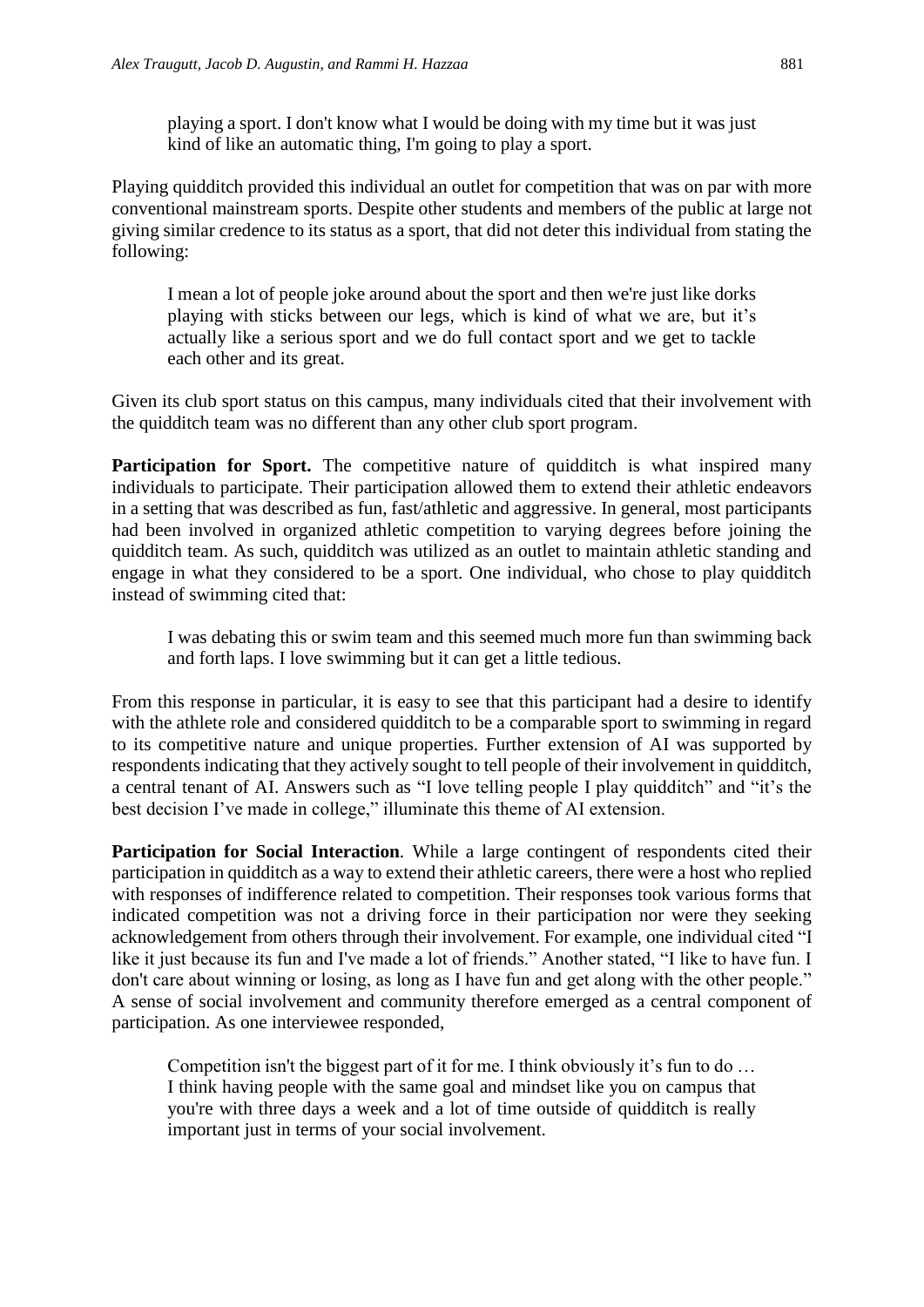Such a finding of using sport for social interaction is not uncommon among college-aged individuals. A central component of AI is that it is negatively correlated with the age, that is, the older an individual the becomes the less likely they are to seek identification with the athlete role (Brewer, Van Raalte, & Linder, 1993). This is due in large part to the selective nature of college athletics and the understanding that many individuals will not participate in organized sports once they matriculate to campus. Focus therefore shifts from competitiveness to social interaction.

**The Harry Potter Effect.** One of the most interesting themes that emerged through our analysis is what we termed the *Harry Potter effect.* Many individuals cited their appreciation and love of the Harry Potter franchise as a primary driver of their participation. In fact, every interviewee responded that they either watched and/or read at least one of the installments in the franchise. While the differences between the two variations (fantasy versus real life) are obvious, in that players do not fly on broom sticks (they hold pieces of PVC pipe between their legs), the rules and basic gameplay structure are similar. As one individual commented: "That was like the main reason that I wanted to come out." Another cited their lifelong fandom as a primary reason for participation: "I've been a HP fan since like I can remember so I grew up listening to it so when I heard that we had it I was like I'm going to be on it - I was thrilled."

While many players made the important disclaimer during the interview process that in no way was having prior knowledge of Harry Potter a requirement for participation (perhaps they made this disclaimer not to discourage others from joining), it became clear that the lore of Harry Potter had a resounding impact on their decision to become club quidditch players. As one player commented in regard to furthering the popularity of the sport; "you don't need to like Harry Potter, even though I do, but like it's not a requirement." Participation in quidditch allowed these individuals to partake in a sport that allowed their passion for this series and whimsical characteristics to standout in ways that were not constrained by the stigmas of mainstream sport. Moreover, playing quidditch appeared to motivate individuals to become physically active, which is something that they may not have done if their only options were to participate in traditional team sports or adhere to the standard rec center routine (e.g., cardio and weights) of many college students.

#### **Phase Two: Questionnaire Responses**

Analysis of the questionnaires required a quantitative analysis in order to produce interpretable results. Question five, however, required additional consideration. Given that it was formatted as an open-ended question, responses were coded based on what influenced the individuals' attendance. In total, 16 codes were created that ranged from "friends/family were playing" to "just curious about the sport." While frequencies will still be reported for this question, we felt it necessary to highlight the way in which this question differed from the rest. For reference, the questionnaire that we distributed can be found in Appendix B.

We designed questions 1 and 2 to gain a better understanding of the audiences' familiarity with quidditch. Of the 100 respondents, 69 indicated that their attendance at the tournament was their first time watching organized quidditch, while 13 indicated that they had attended at least one match in the past. Such findings were not surprising given the sports widespread lack popularity. Responses to question 2 were also on par with what one might expect, with 90 of the 100 respondents indicating that they had not played quidditch, in any capacity, in the past. Given that this crowd of individuals did not have a strong history with the sport of quidditch, we were confident that their answers would reflect their true feelings and emotions regarding the sport and its participants.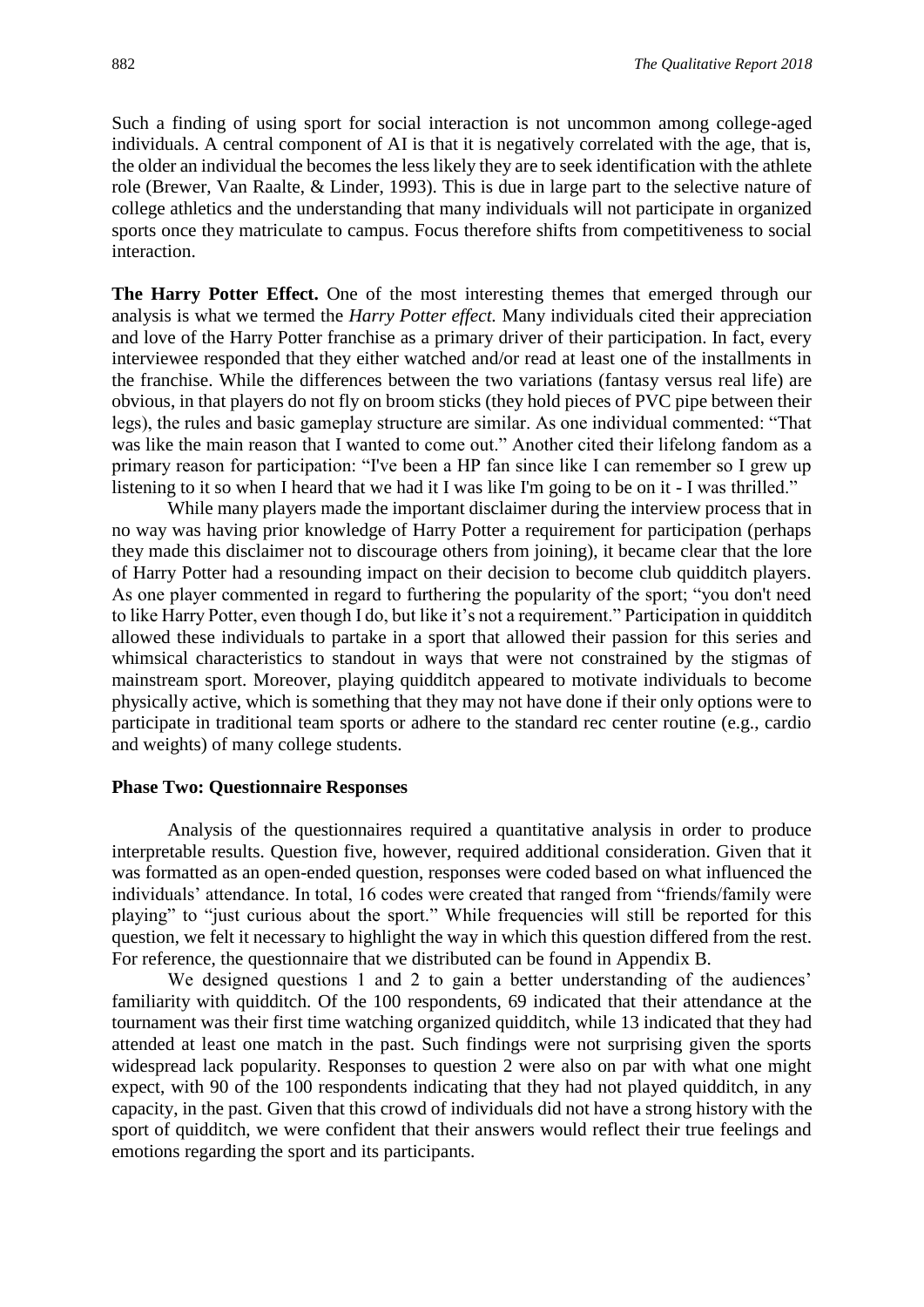Questions 3 and 4 featured Likert-scales that indicated the degree to which spectators viewed the game as a sport and participants as athletes. Figure 1 reports the findings from both questions. From the responses, it is clear that while spectators viewed quidditch as a sport, they did not exhibit the same responses in terms of the participants being called athletes. This could be in part to the fantasy nature of quidditch and/or the fact that it does not conform to the mainstream model of sport. Moreover, the responses could be driven by a simpler answer of unfamiliarity with the game, thus making it difficult for them to label it a sport. Nevertheless, it was encouraging to find that the spectators regarded the participants as athletes, which we believe is a step in the right direction toward the more widespread adoption of quidditch.



*Figure 2*. Frequency responses to questions 3 and 4 of questionnaire.

Question 5 asked respondents to indicate their intentions for attending the quidditch tournament. Responses varied to such a degree that 16 codes were created to appropriately categorize each response. While not directly tied to the theory of athletic identity, this question sought to understand that factors that affected attendance. In more mainstream sports, a variety of factors including financial constraints, entertainment value, social interaction, and emotional attachment (Hall, O'Mahony, & Vieceli, 2010; Ross, 2006; Wann, Waddill, & Dunham, 2004). While factors that influence attendance at quidditch matches has yet to be conducted, these results provide a foundation for this understanding. While not a direct concern of our research, we found the responses to be interesting and informative. Out of the 100 responses, either having a friend or a child on the team were the leading factors that affected attendance (30 and 22, respectively). Two other responses were common as well, those being other family members were playing (11) and significant others (7) were on the team. In order for quidditch to be more widely adopted, we believe that consistent with previous research, responses needed to indicate that the entertainment was, if not the primary, a highly ranked factor for consumption. The fact that it was only provided as an answer five times, is indicative of the fact that quidditch has a long road ahead in becoming more widely utilized for both participation and consumption.

The final two questions related directly to the *Harry Potter effect* theme found in phase one of this analysis. In alignment with responses from the quidditch participants, spectators exhibited strong ties to both the Harry Potter books and movies, with a majority indicating that they had either watched or read at least one installment of the franchise. Similar to the responses relating to the factors that affected their attendance, in order for this sport to become more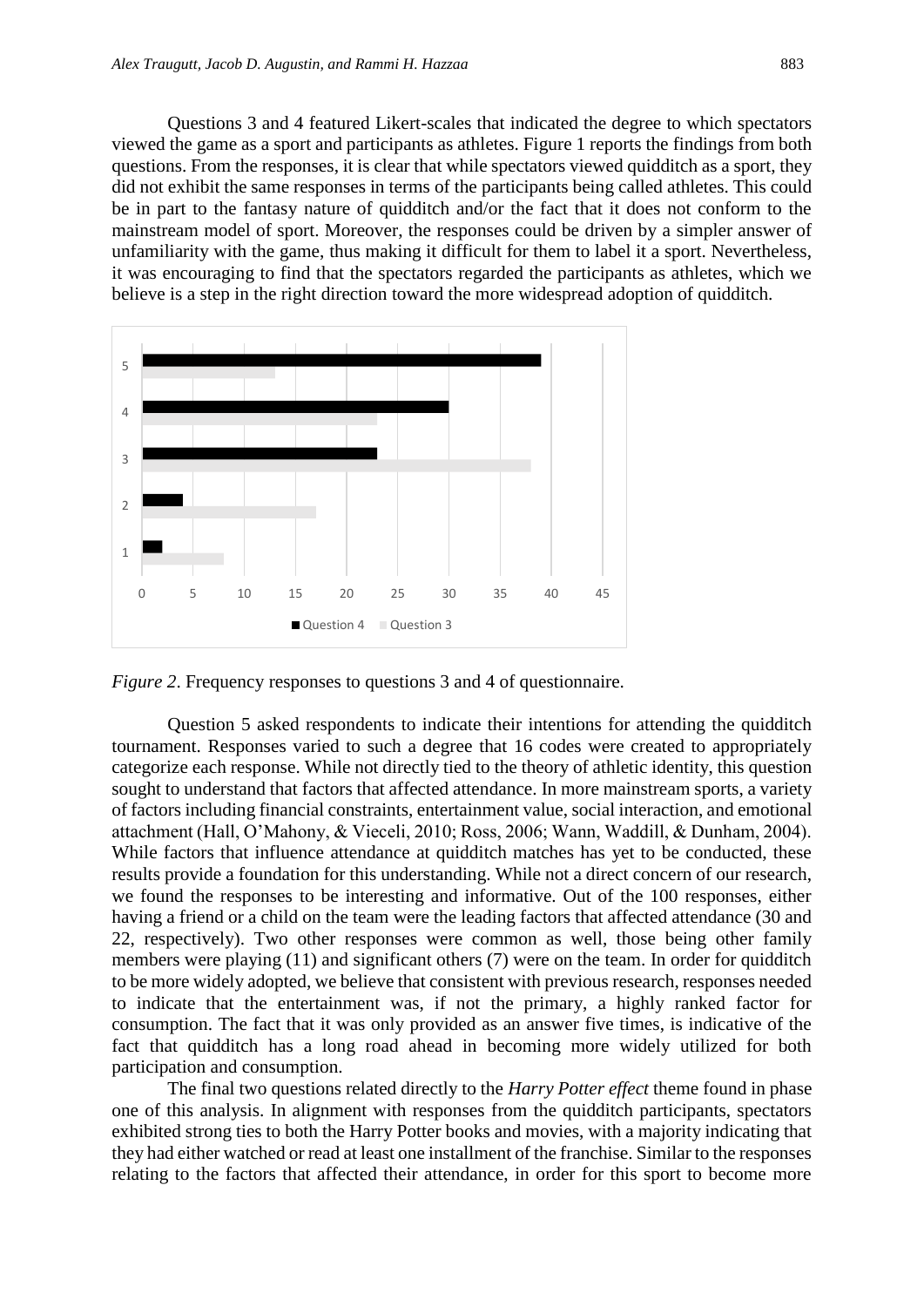widely recognized, we believe that it will need to find a way to separate itself from the Harry Potter theme to a degree that will permit non-Harry Potter followers to feel comfortable either participating and/or watching.

#### **Discussion**

The purpose of our study was to conduct an analysis of quidditch participants and spectators that related to perceptions of athletic identity and sport identification. From our thematic analysis, we concluded that while not all participants exuded answers that would suggest that they viewed themselves as athletes, many did. As evidenced by our interviews, more than half of the participants expressed that they had been involved in organized competition for five or more years; Thirteen expressed that continual involvement in competition was a driving factor in their decision to play quidditch competitively. Further, most (15) participants did not have a problem telling others of their involvement in quidditch and were in fact eager to tell their friends and family about their participation. Such a finding came as an initial surprise, given the presumed unfamiliarly of quidditch within the framework of everyday society. The fact that the players were actively seeking to converse with individuals about their athletic endeavors was a finding that we found particularly interesting.

This desire to be involved in organized competition and willingness to engage in open dialogue regarding their involvement would suggest that the participants identified with the athlete role and were looking to others for acknowledgement of their role. This being through conversation, attendance at a tournament, or otherwise. In the same way that mainstream athletes invite friends and family to their competitions for support and recognition, so did 15 quidditch participants. Our findings further contribute to the literature on athletic identity, yet provide new information regarding this sport, in particular. While results from our thematic analysis align with those concerned with more mainstream and even other alternative forms of sport, the growing popularity of quidditch among college-aged individuals should intrigue administrators who are seeking to expand their competitive sport offerings.

The findings of the questionnaire provided interesting insight into the perceptions of quidditch and its participants from a spectators' point of view. For questions one and two, whether quidditch is viewed as a sport and whether the participants are athletes, respectively, we initially thought that we would see very similar responses. However, we instead saw a typical bell curve for whether quidditch is viewed as a sport, and a positively skewed response rate regarding the perception of the participants as athletes. This is interesting from the standpoint that athletes are typically thought to participate in sport. In this case, the spectators saw the players as athletes but not did not entirely view the game as a sport. This may be attributed to the infancy of the game, but it could also be credited to respondent bias in the sense that each spectator had their own definition of sport and what a sport should look like.

For many collegiate sports, it is common practice to hypothesize that most spectators are either friends or family of the players, a notion that is consistent with our findings from question three. However, for sports that have high levels of attendance (Division I football, for example), it is often the case that individuals attend games for entertainment purposes. In this case, five of the respondents stated that they came to the event for fun or entertainment, which may show that quidditch is in fact appealing to a spectator audience to some degree. Yet in order for the sport to become more widely recognized, it will need to become a source of entertainment for a larger audience.

As is the case with all research endeavors, we must consider the limitations of this study that may have influenced our findings. First, the potential of bias exuded by the quidditch participants and spectators must be considered. The high identification with the club sport team by participants and the fact that the primary motivator for attendance was watching a family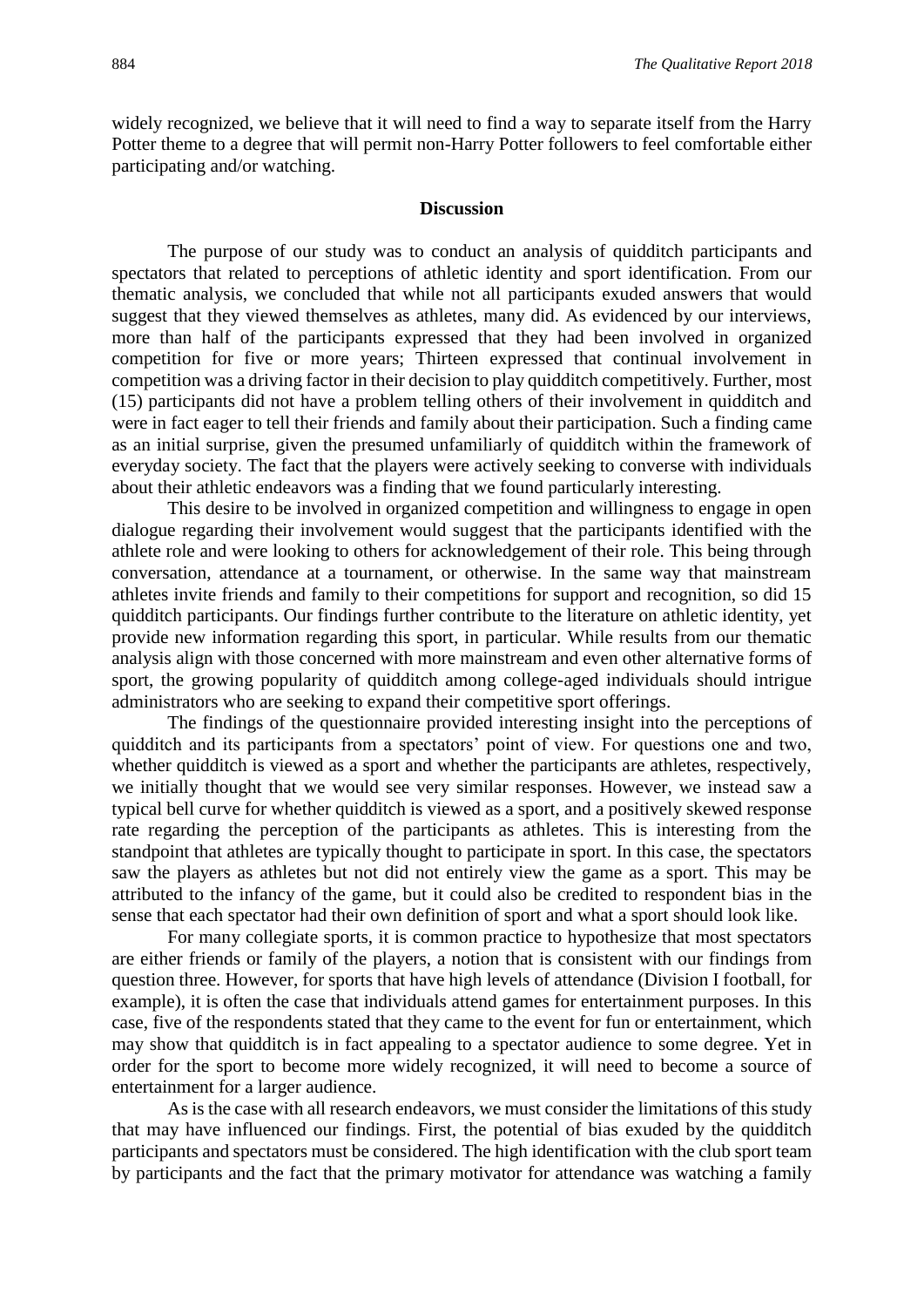member, may have led individuals to respond more favorably to the questions. Next, participants during the interviews may have provided responses that were indicative of what they thought we as the researchers wanted to hear. To address this specific limitation, we sought to do two things. First, we created interview questions that were not considered to be leading, to discourage false responses. Second, we conducted the interviews on the team's practice field to reduce the risk of bias associated with location or setting. Lastly, the lack of prior research in this topic did not afford us a general framework for the ways in which to analyze this construct. Through consultation with an expert in qualitative inquiry and through our own research endeavors, we sought to craft this study in a way that was both informative and interesting to the reader.

In reviewing our findings, we do not feel as if they provide generalizability to other settings or situations outside of quidditch given its unique construct. Nevertheless, we feel as if they do provide unique insights that could be of particular interest to athletes, spectators, and administrators. For athletes specifically, or those who wish to be physically active, our findings should illuminate the fact that quidditch can be utilized as an outlet for competition where the pressures associated with mainstream sports are not present. Participation is as much about winning to the athletes as it is about having fun and being active. Further, quidditch provides a sense of community and social interaction for individuals which is an integral component in the life of any college student. For spectators, quidditch provides a source of entertainment that cannot be matched by any other sport. As previously mentioned, all three researchers were collegiate sport athletes who had never watched a quidditch match prior to beginning this research. After attending our first practice however, we were immediately captivated by what we saw. The fast-paced, full-contact, spirited nature of the sport made it truly enjoyable to watch. Therefore, we hope that our findings open the minds of individuals who are seeking new forms of entertainment.

Lastly, administrators, at both the high school and collegiate level, may find our results of interest. As is the case in the current economic landscape, schools are being forced to cut programs that can no longer be supported given their budgetary necessities. Quidditch, however, provides an alternative form of sport that can be started and maintained on a minimal budget. While we are not suggesting that quidditch will take the place of mainstream sports such as football, baseball, or basketball, it has the potential to provide an after-school or club sport offering in lieu of other, costlier sports.

The sport of quidditch is evolving and growing in a way that few thought it would. Alex Benpe, International Quidditch Association CEO and founder of the sport, stated that "it's evolved from a funny, kind of quirky game inspired by *Harry Potter* into a serious sport, and we're getting more and more people who are now coming out who haven't read the books or seen the movies and who are just looking to get involved (Stott, 2014)." The sentiments voiced by Benpe closely align with the findings and conclusions of this case study. As the game continues to grow, we would expect individuals to begin acknowledging it as more of a sport in the traditional sense. The biggest hurdle in our opinion will be in attracting those individuals who are not fans of the Harry Potter series. As one participant stated, "quidditch is becoming a really big sport and people should get into it more. You don't need to like Harry Potter, even though I do, but it's not a requirement." Based on the findings of this case study, quidditch has clearly become an outlet for those individuals who hold a high degree of athletic identity and will continue to emerge as an option for those who have a desire to identify with the athlete role.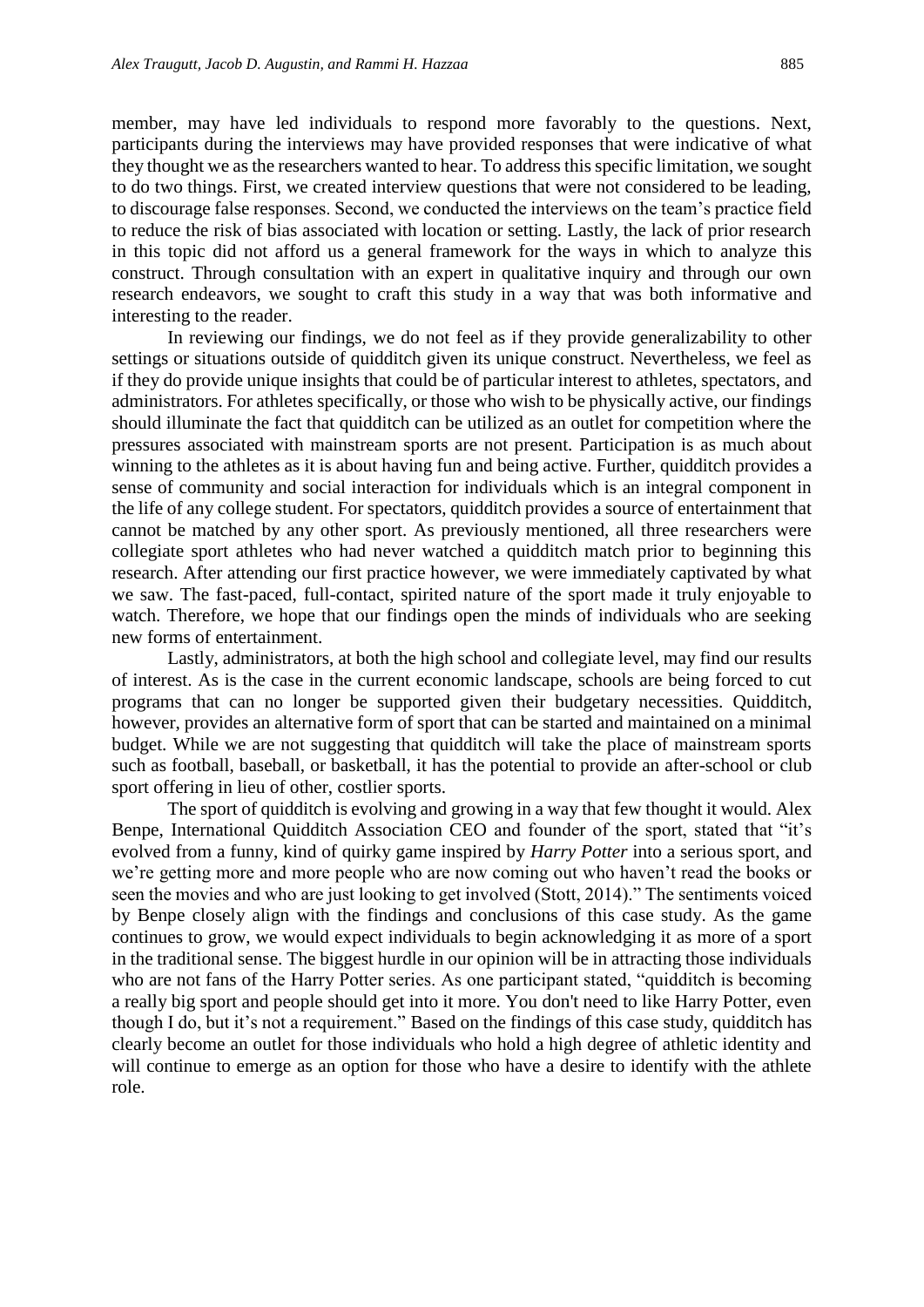#### **References**

- Adler, E. S., & Clark, R. (2008). *How it's done: An invitation to social research* (3rd ed.). Belmont, CA: Thomson Higher Education.
- Boyatzis, R. E. (1998). *Transforming qualitative information: Thematic analysis and code development*. Thousand Oaks, CA: Sage.
- Braun, V., & Clarke, V. (2006). Using thematic analysis in psychology. *Qualitative Research in Psychology, 3*(2), 77-101.
- Brewer, B. W., Van Raalte, J. L., & Linder, D. E. (1993). Athletic identity: Hercules' muscles or Achilles heel? *International Journal of Sport Psychology, 24*, 237-254.
- Burke, P. T., & Reitzes, D. (1981). The link between identity and role performance. *Social Psychology Quarterly, 44*(2), 83-92.
- Callero, P. L. (1985). Role-identity salience. *Social Psychology Quarterly, 48*(3), 203-215.
- Cohen, A., & Peachey, J. W. (2015). Quidditch: Impacting and benefiting participants in a nonfictional manner. *Journal of Sport and Social Issues, 39*(6), 521-544.
- Cohen, A., Brown, B., & Peachey, J. W. (2012). The intersection of pop culture and nontraditional sports: An examination of the niche market of quidditch. *International Journal of Sport Management and Marketing, 12*(3-4), 180-197.
- Creswell, J. W. (1994). *Research design: Qualitative and quantitative approaches.* Thousand Oaks, CA: Sage.
- Creswell, J. W. (2007). *Qualitative inquiry & research design: Choosing among five approaches* (2nd ed.). Thousand Oaks, CA: Sage.
- Denzin, N. K. (1978). *The research act: A theoretical introduction to sociological methods* (2nd ed.). New York, NY: McGraw-Hill.
- Fylan, F. (2005). Semi-structured interviewing. In J. Miles and P. Gilbert (Eds.). *A handbook of research methods for clinical and health psychology* (65-77). New York, NY: Oxford University Press.
- Greene, J. C., Caracelli, V. J., & Graham, W. F. (1989). Toward a conceptual framework for mixed-methods evaluation designs. *Educational Evaluation and Policy, 11*(3), 255- 274.
- Hall, J., O'Mahony, B., & Vieceli, J. (2010). An empirical model of attendance factors at major sporting events. *International Journal of Hospitality Management*, *29*(2), 328-334.
- Jick, T. D. (1979). Mixing qualitative and quantitative methods: Triangulation in action. *Administrative Science Quarterly, 24*(4), 602-611.
- Lamont-Mills, A., & Christensen, S. A. (2006). Athletic identity and its relationship to sport participation levels. *Journal of Science and Medicine in Sport, 9*(6), 472–478.
- Merriam, S. B. (1998). *Qualitative research and case study applications in education.* San Francisco, CA: Jossey-Bass.
- Reifsteck, E. J., Gill, D. L., & Brooks, D. L. (2013). The relationship between athletic identity and physical activity among former college athletes. *Athletic Insight*, *5*(3), 271-284.
- Rhea, D. J., & Martin, S. (2010). Personality trait differences of traditional sport athletes, bullriders, and other alternative sport athletes. *International Journal of Sport Science and Coaching, 5*(1), 75-85.
- Rinehart, R. (2000). Emerging/arriving sport: Alternatives to formal sports. In J. Coakley & E. Dunning (Eds.), *Handbook of sports studies* (pp. 504-519). London, UK: Sage.
- Rinehart, R. E., & Sydnor, S. (Eds.). (2003). *To the extreme. Alternative sports inside and out.*  Albany, NY: State University of New York Press.
- Ross, S. D. (2006). A conceptual framework for understanding spectator-based brand equity. *Journal of Sport Management*, *20*(1), 22-38.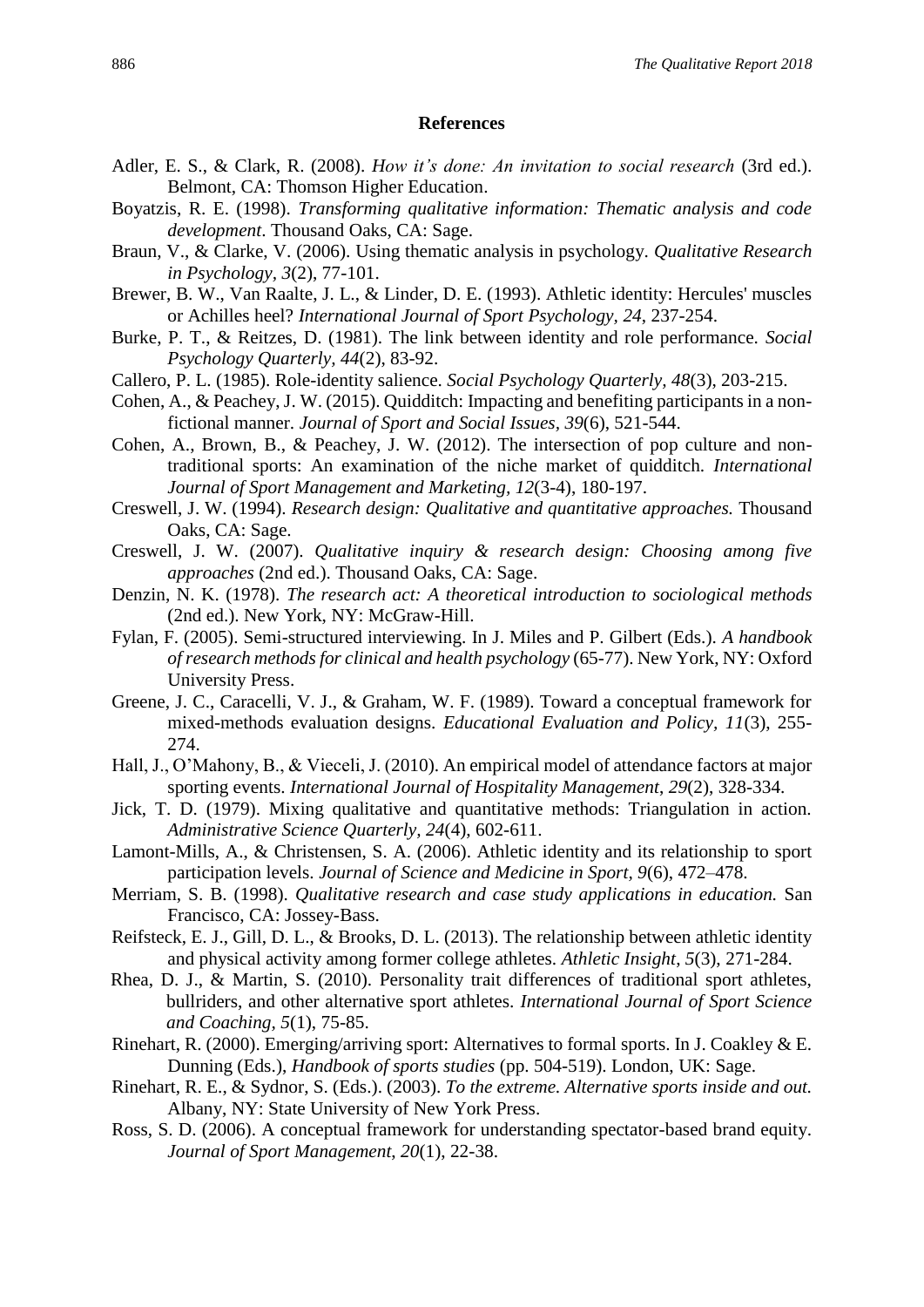- Rowling, J. K. (1999). *Harry Potter and the prisoner of Azkaban.* New York, NY: Scholastic Press.
- Seidman, I. (2006). *Interviewing as qualitative research: A guide for researchers in the educational and social sciences* (3rd ed.). New York, NY: Teachers College Press.
- Stott, R. (2014, June 9). *Growth of a game: Meet the International Quidditch Association.* Retrieved from [http://associationsnow.com/2014/06/growth-game-meet-international](http://associationsnow.com/2014/06/growth-game-meet-international-quidditch-association/)[quidditch-association/](http://associationsnow.com/2014/06/growth-game-meet-international-quidditch-association/)
- Titscher, S., Meyer, M., Wodak, R., & Vetter, E. (2000). *Methods of text and discourse analysis*  (Bryan Jenner, Trans.). London, UK: Sage.
- Wann, D. L., Waddill, P. J., & Dunham, M. D. (2004). Using sex and gender role orientation to predict level of fandom. *Journal of Sport Behavior*, *27*(4), 367-377.

# **Appendix A**

### **Participant Interview Questions**

- 1. Tell me what inspired you to start playing Quidditch.
- 2. To what extent did you participate in organized athletic competition before becoming involved in the game of Quidditch?
- 3. How long have you been playing Quidditch?
- 4. Is it important for others to know about your involvement in Quidditch? Why or why not?
- 5. How important is it for you to be involved in organized competition?
- 6. Provide descriptive adjectives (3-5) that you associate with yourself as a Quidditch participant.
- 7. Have you read or watched any of the Harry Potter series? If so, did the series influence your participation in any way?

#### **Appendix B**

#### **Questionnaire**

- 1. On a scale of 1-5, do you think others view the game of quidditch as a sport? (1=not a sport, 5=sport)
- 2. On a scale of 1-5, to what extent to do you consider the participants to be athletes. (1=not an athlete, 5=athlete).
- 3. Briefly describe what influenced your attendance at today's match.
- 4. Have you read any of the books in the Harry Potter series?
- 5. Have you watched any of the Harry Potter movies?

#### **Author Note**

Alex Traugutt is a doctoral candidate in the University of Northern Colorado's School of Sport and Exercise Science with an emphasis in Sport Administration. Correspondence regarding this article can be addressed directly to: [alex.traugutt@unco.edu.](mailto:alex.traugutt@unco.edu)

Jacob A. Augustin is an Assistant Professor of Sport Management at Northwood University. Correspondence regarding this article can also be addressed directly to: [augustij@northwood.edu.](mailto:augustij@northwood.edu)

Rammi N. Hazzaa is a doctoral student in the University of Northern Colorado's School of Sport and Exercise Science with an emphasis in Sport Administration. His research interests include organizational behavior and theory in sport. Correspondence regarding this article can also be addressed directly to: [rammi.hazzaa@unco.edu.](mailto:rammi.hazzaa@unco.edu)